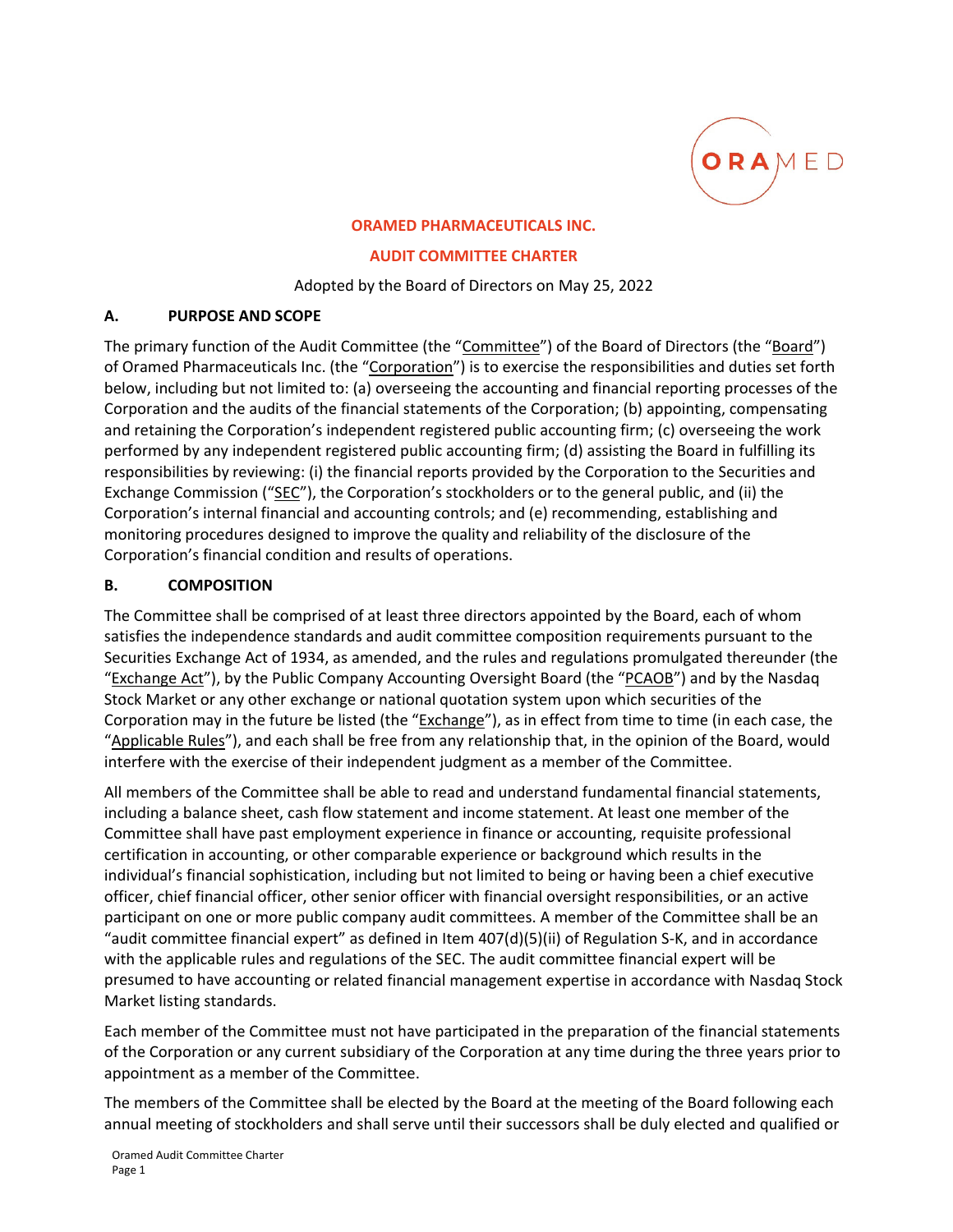until their earlier resignation or removal. Unless a Chair is elected by the full Board, the members of the Committee may designate a Chair by majority vote of the full Committee membership.

# **C. RESPONSIBILITIES AND DUTIES**

The Committee is vested with all responsibilities and authority required by Rule 10A‐3 under the Exchange Act and the other duties and responsibilities enumerated herein. To fulfill its responsibilities and duties, the Committee shall:

## **Document Review**

- 1. Review and assess the adequacy of this Charter periodically as conditions dictate, but at least annually (and recommend changes to the Board for approval).
- 2. Review with representatives of management and representatives of the Corporation's independent registered public accounting firm the Corporation's audited annual financial statements prior to their filing as part of the Corporation's Annual Report on Form 10‐K. After such review and discussion, the Committee shall recommend to the Board whether such audited financial statements should be included in the Corporation's Annual Report on Form 10‐K.
- 3. Review with financial management and representatives of the Corporation's independent registered public accounting firm the Corporation's quarterly financial statements and the Corporation's Quarterly Reports on Form 10‐Q prior to their filing.
- 4. Take steps designed to ensure that the independent registered public accounting firm reviews the Corporation's interim financial statements prior to their inclusion in the Corporation's Quarterly Reports on Form 10‐Q.
- 5. Review and discuss with management (i) all evaluations or reports, if any, regarding internal control over financial reporting (or summaries thereof); and (ii) other material reports on financial information (excluding tax returns and reports)submitted by the Corporation to any government body, or the public, including management certifications as required by the Applicable Rules, press releases regarding financial information and relevant reports rendered by the independent registered public accounting firm (or summaries thereof).

### **Independent Registered Public Accounting Firm**

- 6. Be directly responsible for the appointment, compensation, retention and oversight of the work of any independent registered public accounting firm engaged (including resolution of disagreements between management and the independent registered public accounting firm regarding financial reporting) for the purpose of preparing or issuing an audit report or performing other audit, review or attest services for the Corporation, and each such independent registered public accounting firm must report directly to the Committee. The authority of the Committee shall include ultimate authority to hire and terminate the independent registered public accounting firm and to set and pay all audit engagement fees and terms.
- 7. Approve in advance any and all audit and non‐audit services to be performed by the independent registered public accounting firm or approve such services pursuant to detailed pre‐approval policies and procedures established by the Committee (provided that the Committee is informed on a timely basis of each service so approved). The Committee may delegate its pre‐approval authority to one or more Committee members. However, decisions by such member(s) must be presented to the full Committee.
- Oramed Audit Committee Charter 8. Determine funding appropriate for compensation of any independent registered public accounting firm engaged for the purpose of preparing or issuing an audit report or performing other audit, review or attest services for the Corporation and notify the Corporation of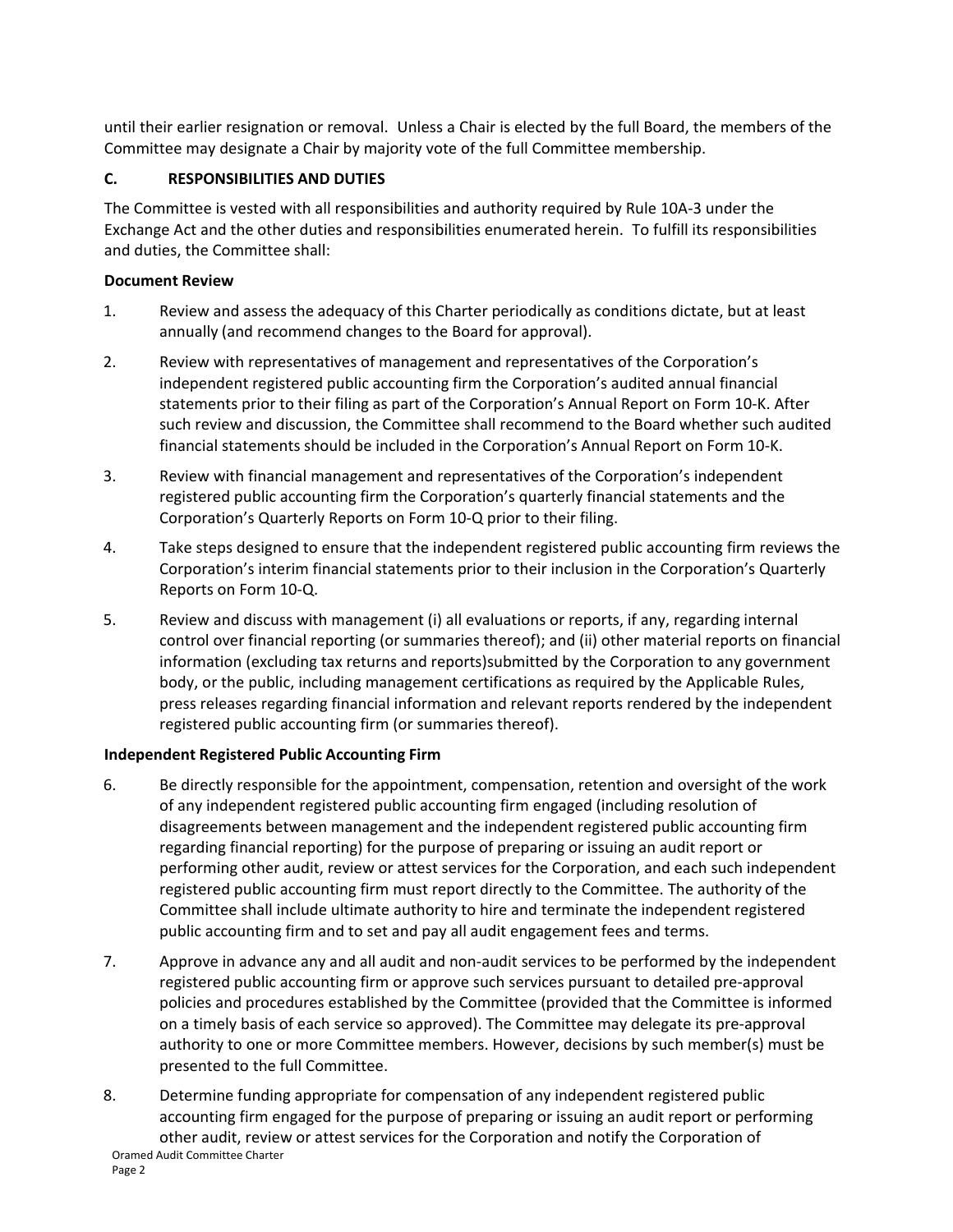anticipated funding needs of the Committee. The Corporation shall provide such appropriate funding, as determined by the Committee.

- 9. On an annual basis, receive from the independent registered public accounting firm the written disclosures and letter required by applicable requirements of the PCAOB, requiring the independent registered public accounting firm's communications with the Committee concerning independence, and discuss with such firm such firm's independence. The Committee shall actively engage in a dialogue with the independent registered public accounting firm as to any disclosed relationships or services that may impact the objectivity and independence of the independent registered public accounting firm. The Committee shall take appropriate action to oversee the independence of the independent registered public accounting firm.
- 10. On an annual basis, discuss with representatives of the independent registered public accounting firm the matters required to be discussed by PCAOB rules and auditing standards, including Auditing Standard No. 16, as it may be modified or supplemented.
- 11. To the extent necessary, review and discuss with management and the independent registered public accounting firm the Corporation's policies with respect to cyber security risks and review relevant contingent liabilities and risks that may be material to the Corporation.
- 12. Meet with the independent registered public accounting firm prior to the audit to review the planning and staffing of the audit.
- 13. Periodically, review and discuss with the independent registered public accounting firm (outside of the presence of management) any problems or difficulties that the independent registered public accounting firm may have encountered with management or others.
- 14. Evaluate the performance of the independent registered public accounting firm and consider the discharge or determination not to retain the independent registered public accounting firm when circumstances warrant.

#### **Financial Reporting Processes**

- 15. In consultation with the independent registered public accounting firm and management, review annually the adequacy and integrity of the Corporation's internal financial and accounting processes and internal control over financial reporting. In addition, in consultation with the independent registered public accounting firm and management, the Committee shall monitor the review and evaluation by management of the Corporation's disclosure controls and procedures.
- 16. Review disclosures made to the Committee by the Corporation's principal executive officer and principal financial officer in connection with their certifications of the Corporation's Annual Reports on Form 10‐K or Quarterly Reports on Form 10‐Q, prior to the filing thereof, such disclosures to include, based on each such officer's evaluation of the Corporation's internal control over financial reporting, (i) all significant deficiencies and material weaknesses in the design or operation of internal control over financial reporting which are reasonably likely to adversely affect the Corporation's ability to record, process, summarize and report financial information, and (ii) any fraud, whether or not material, that involves management or other employees who have a significant role in the Corporation's internal control over financial reporting. The Committee shall direct the actions to be taken to the extent such disclosure indicates the finding of any significant deficiencies or material weaknesses in internal control over financial reporting or fraud.
- 17. Review and discuss with management and the independent registered public accounting firm, and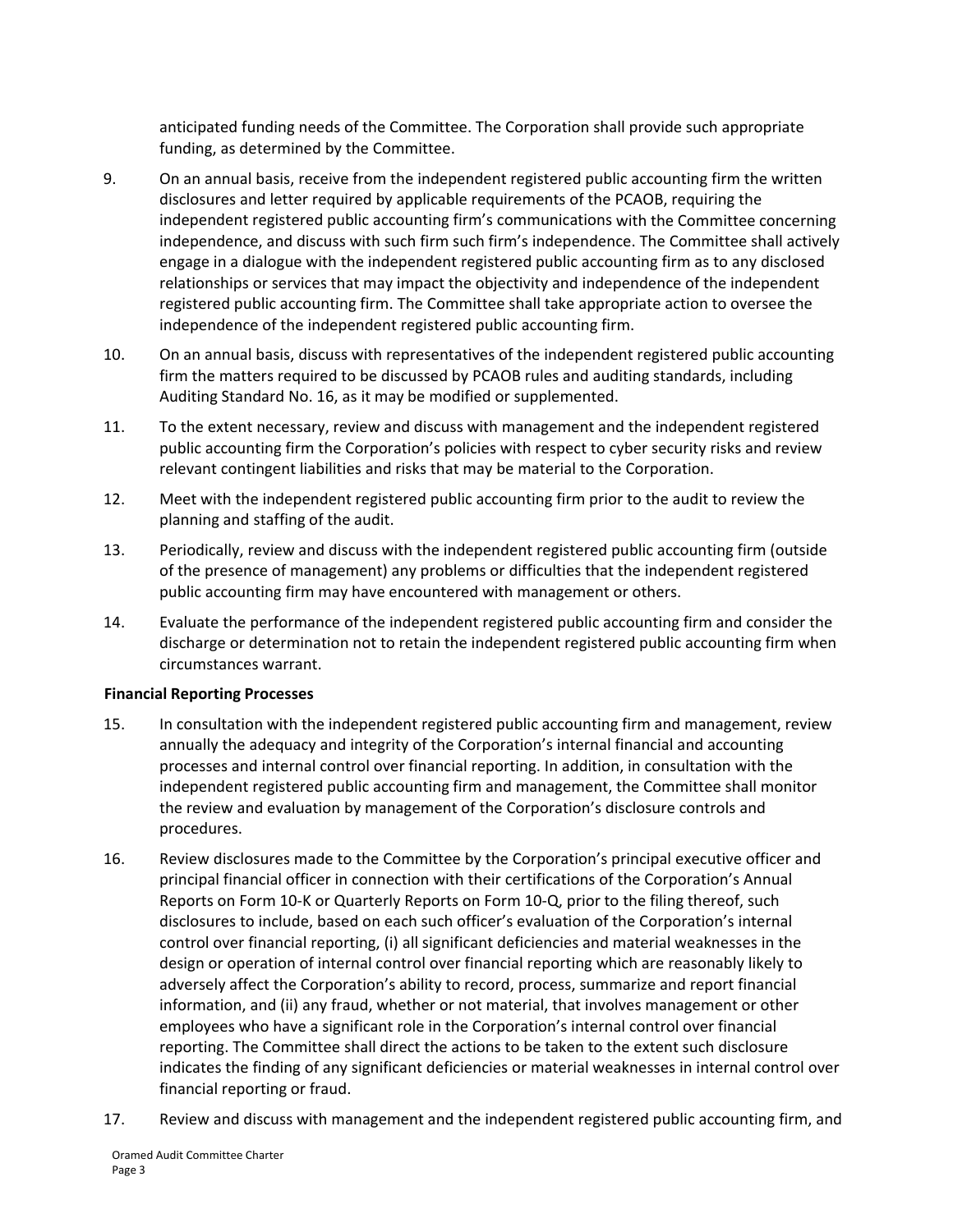approve, if appropriate, major changes in and other questions regarding the Corporation's accounting and auditing principles and procedures.

- 18. Review and discuss with the independent registered public accounting firm (in connection with the audit and prior to the filing of the audit report) such firm's report covering (i) all material alternative treatments of financial information within generally accepted accounting principles that have been discussed with management, ramifications of the use of these alternatives, and the treatment preferred by the independent registered public accounting firm; and (ii) material written communications between the independent registered public accounting firm and management. In addition, the Committee shall review and discuss with management the development, selection and disclosure of critical accounting policies and accounting estimates resulting from the application of these policies.
- 19. Inquire at least annually of the independent registered public accounting firm as to whether it has any concerns relative to the quality or appropriateness of management's accounting policies as applied in its financial reporting.
- 20. Periodically, meet with management to review the Corporation's major financial risk exposures and the steps management has taken to monitor and control such exposures, and to discuss the guidelines and polices to govern the process by which risk assessment and management is undertaken.
- 21. Periodically, but at least annually, meet separately with management and the independent registered public accounting firm.

### **Compliance**

- 22. Meet at least once in each fiscal quarter, or more frequently as circumstances dictate. The Committee may also act by unanimous written consent in lieu of a meeting. The Committee shall keep such records of its meetings as it shall deem appropriate.
- 23. To the extent deemed necessary by the Committee to carry out its duties, it shall have the authority to engage and compensate independent counsel and other advisers to review any matter under its responsibility.
- 24. Establish procedures for: (i) the receipt, retention, and treatment of complaints received by the Corporation regarding accounting, internal accounting controls, or auditing matters; and (ii) the confidential, anonymous submission by employees of the Corporation of concerns regarding questionable accounting or auditing matters.
- 25. Investigate any allegations that any officer or director of the Corporation, or any other person acting under the direction of any such person, took any action, directly or indirectly, to fraudulently influence, coerce, manipulate, or mislead any independent public or certified accountant engaged in the performance of an audit of the financial statements of the Corporation and, if such allegations prove to be correct, take or recommend to the Board appropriate disciplinary action.
- 26. Monitor compliance with, and investigate alleged violations and enforce provisions of, the Corporation's Code of Ethics and Business Conduct.
- 27. Review, oversee and approve all related party or related person transactions (as defined under the Applicable Rules).
- Oramed Audit Committee Charter 28. Determine funding appropriate for compensation of any advisers employed by the Committee and for ordinary administrative expenses of the Committee that are necessary or appropriate in carrying out its duties.